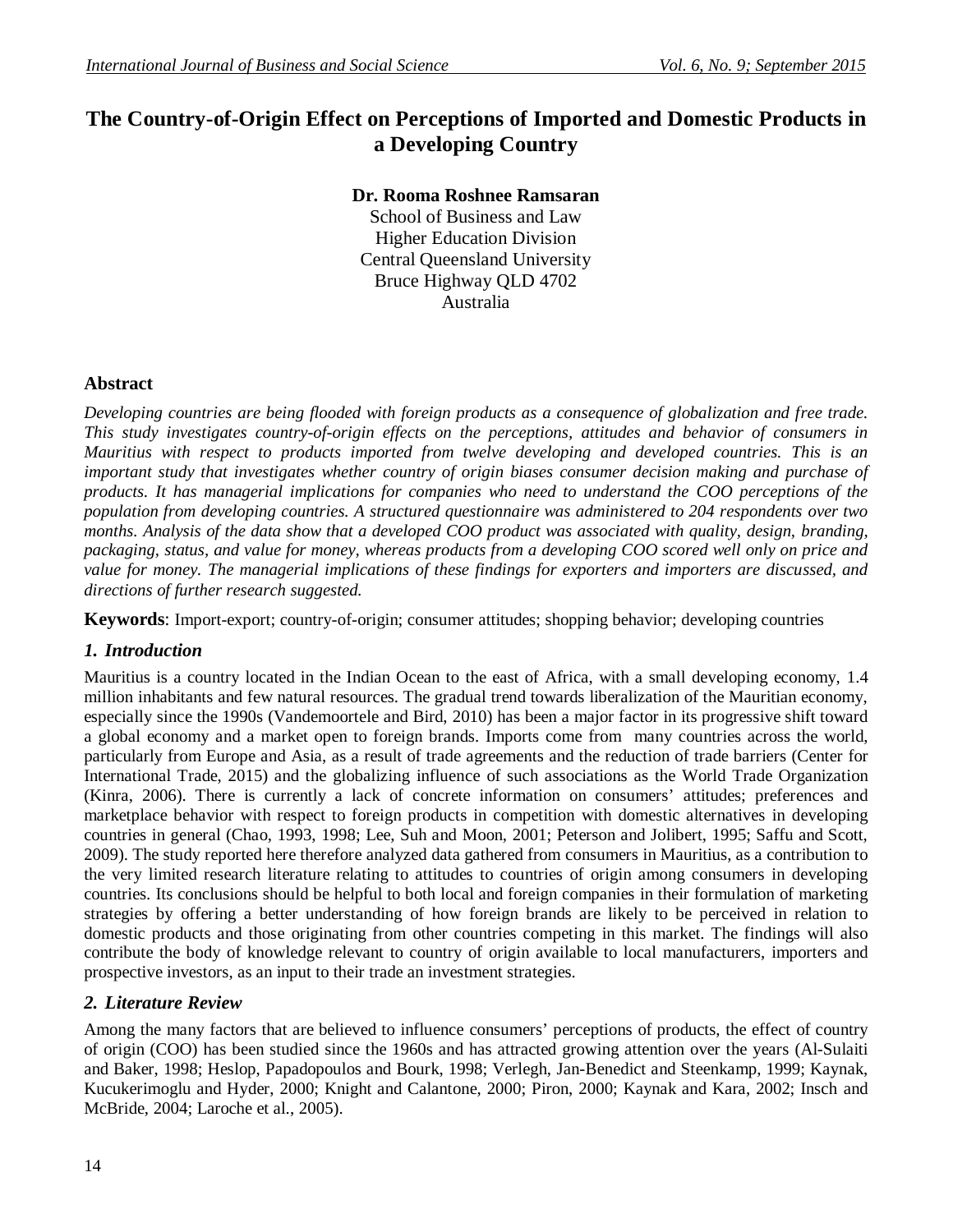Miller (2011) reports that around one-quarter of consumers make purchase decisions on the basis of COO information. The term COO has been defined in several ways in the literature. Wang and Lamb (1983), state that the effects due to country of origin are intangible barriers to entry into new markets, in the form of a negative consumer bias toward imported products. Studies by Bilkey and Nes (1982), Cattin, Jolibert and Lohnes (1982), Han and Terpstra (1988), Lee and Schaninger (1996), and Papadopoulos (1993) have treated a product's country of origin as "the country of manufacture or assembly". In the view of Johansson, Douglas and Nonaka (1985) and Özsomer and Cavusgil (1991), it is the country in which the corporate headquarters of the company marketing the product or brand is located. It has been shown that, when consumers are aware of a country of origin, it influences their evaluation not just of generic product categories but also of specific brands (Bilkey and Nes, 1982; Johansson and Nebenzahl, 1986; Magnusson, Westjohn and Zdravković, 2011). Peterson and Jolibert (1995) found that favorable perceptions of a country led to favourable perceptions of the attributes of products associated with it, and influenced consumers' evaluations of their performance. Bilkey and Nes (1982) and Cordell (1992) remarked on a tendency for products originating in emerging economies to be evaluated negatively. While COOinfluenced product reputations will vary from country to country, consumers tend to generalize their attitudes and opinions across the range products from a given country, on the basis of their familiarity with them, and their personal experiences of the quality, design, branding, packaging, price, status and value for money (Patterson and Tai, 1991, Zafar et al. 2012).

While consumers in developed countries consumers tend to evaluate imported products by reference to alternatives originating in their own country, the situation is often reversed in developing countries, where local products are evaluated against imported equivalents. Research studies have consistently found that Western consumers prefer products originating in the home country (Bilkey and Nes, 1982; Rierson, 1967; Samiee, 1994; Verlegh, Jan-Benedict and Steenkamp, 1997). The criterion for preference may in some cases be that the COO is viewed as culturally similar but is not necessarily the consumer's own country (Crawford and Lamb, 1981; Heslop, Papadopoulos and Bourk, 1998). Past studies have also shown that, in general, consumers evaluate brands associated with advanced countries positively and those from less developed countries negatively (Cui and Liu, 2001; Yong, 1996). Yong (1996) notes that this kind of evaluation occurs when a consumer who does not yet know the product and lacks experience of foreign products uses COO as a surrogate base for his or her product evaluation. Douglas and Isherwood (1979) found that products and brands often serve such non-utilitarian functions as symbolic acquisition and the communication of social distinctions, particularly status. That is an especially important phenomenon in the context of developing countries, where interpersonal relationships are of prime importance (Ger, Belk and Lascu, 1993) and both income disparity and status mobility are high (Belk, 1988; Kottak, 1990).

Several explanations for the high salience of status and foreign origin can be identified. First, in developing countries, imports are usually more expensive than local alternatives, which makes them more desirable to those for whom reference groups are a significant influence on consumption choices (Bearden and Etzel, 1982). Second, typical consumers in those countries are less affluent than their counterparts in more developed economies, which can engender a natural sense of insecurity and inferiority. Their response is often to seek to emulate apparently glamorous Western consumption patterns and lifestyles, by acquiring the brands they are exposed to by television and movies. Third, as Hannerz (1990) observed, the desire to exhibit cosmopolitanism in an increasingly interconnected world is an important motive behind the consumption of foreign-made world brand by consumers in less developed countries. Fourth, Venkatesh and Swamy (1994) and Lysonski (2014) have argued more generally that consumers in developing countries aspire to participate in the global consumer community, through access to products from all over the world. Many do not have the power to do so, however, and can therefore only yearn for those aspirational foreign brands. Because acquisition of them is a source of great status, one consequence of this phenomenon can be a loss of confidence and pride in local culture and products, and even a disdain for the products themselves (Ger and Belk, 1996). A number of significant contemporary studies have begun to question the tenets of the abundant literature relating to the COO effect. Specifically, they question the importance of the country of origin of a product or brand, and suggest that past studies have exaggerated the effect that perception of the COO has on consumers' product judgements and choice behavior (Samiee, Shimp and Sharma, 2005; Samiee, 2010). In the opinion of Usunier (2006) and Usunier and Cestre (2008), COO research has become irrelevant to marketing practice. The findings of a survey by Liefeld (2004) somewhat confirms that judgment. Only 7% of a large sample of Canadian and American shoppers knew the origin of a product they had just bought, either by checking it at the time or by prior knowledge.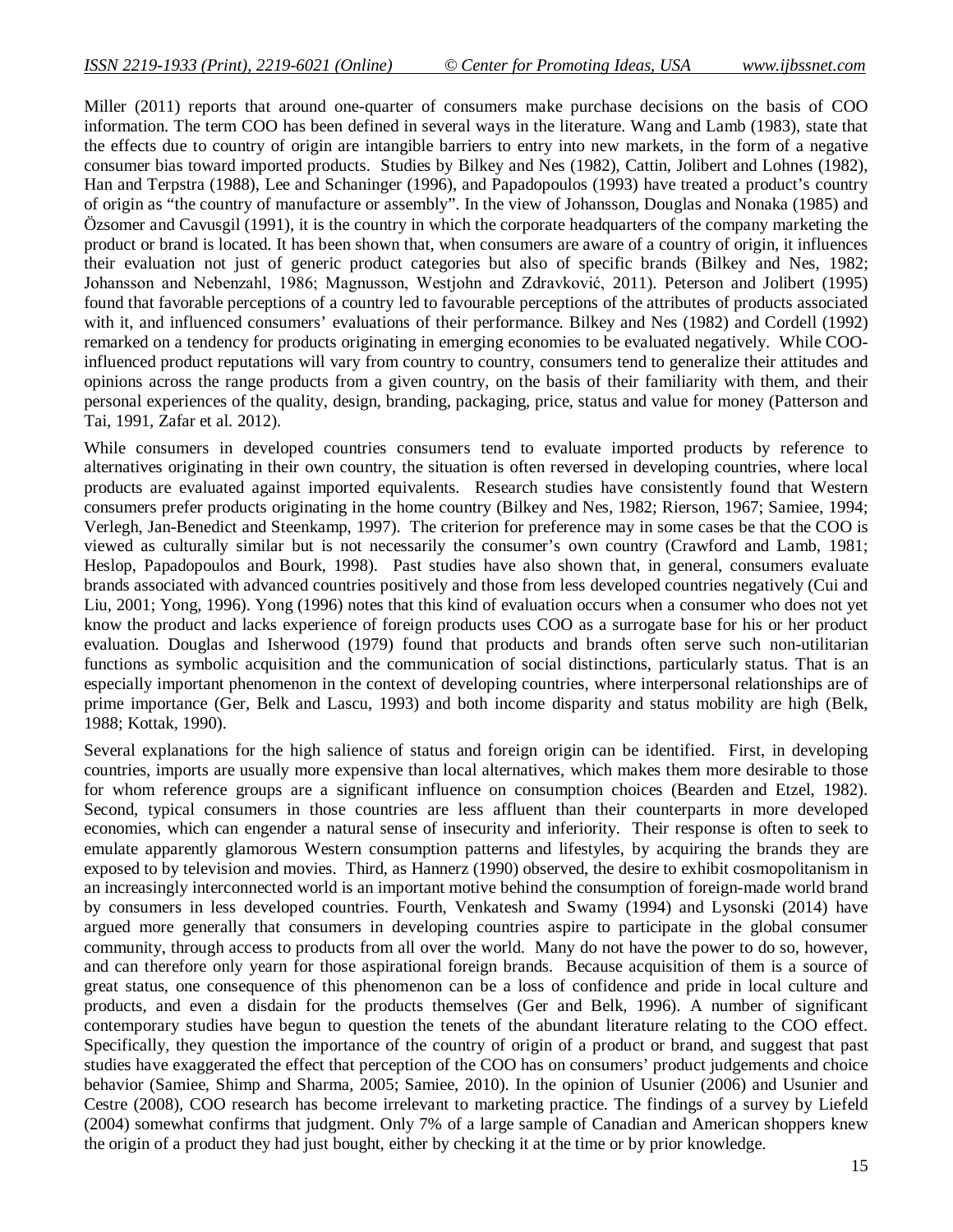The remainder seemed to have no interest in knowing, and barely 4% guessed it correctly. Of those who did know the COO, no more than a third was willing to concede that it "possibly might have played a role" in their buying decision. The study reported in this paper found, by contrast, that 59% of Mauritian shoppers either always or at least occasionally checked the origin of a product they were thinking of buying. Many other empirical studies confirm that consumers are not aware of the COO, even of popular brands (Balabanis and Diamantopoulos, 2008) or that they "find such information relatively unimportant and thus unworthy of retention in memory" (Samiee, Shimp and Sharma, 2005, p. 392). Based on this review of the relevant literature, the following hypothesis is developed.

Hypothesis: Do Mauritian consumers have a more favorable opinion on average on products originating from developed countries than from developing countries?

#### *3. Methodology*

The research objective of this study was to examine, for the first time, the attitudes of consumers in Mauritius toward products perceived to be of domestic or foreign origin and thereby to contribute to the literature of country-of-origin effects: a topic that has recently polarized opinion among researchers. The research sample consisted of 500 consumers, who answered a structured questionnaire over a two-month period. The majority of questionnaires (300) were distributed by 150 students at the University of Mauritius, who returned them in class between one and two weeks later. The recipients were immediate family members, other relatives, associates or neighbors, who shopped at supermarkets and/or hypermarkets. The sampling quota directed them to select one male and one female respondent, over 18 years of age. A further 175 questionnaires were completed in face-toface interviews conducted by a research assistant at supermarkets and hypermarkets throughout the island. The remaining 25 were administered in telephone interviews with individuals in the Mauritius Telecom directory, dialed at random. Their answers were entered directly into SPSS.

The aim of this three-part data collection strategy was to ensure that respondents representative of the different areas of Mauritius would be captured in the sample. The number of usable questionnaires obtained by the three processes was 204: a response rate of 40.8%. Table 1 shows the demographic profile of the resulting sample, which is an acceptable match to the demographic profile of the general population of Mauritius except for a slight over-representation of urban dwellers. The design of the research questionnaire was guided by a thorough review of similar studies reported in the literature, and refined by a series of in-depth and expert interviews with Mauritian consumers, manufacturers, entrepreneurs and professionals engaged in domestic and foreign trade, who shared their feelings about the country of origin of consumer goods. It consisted of three parts. Section A established where respondents did their shopping and what kinds of product they preferred to buy. Section B measured their attitudes and behavior with respect to COO in a number of ways. Questions first established how often a respondent checked for the origin on product labels, and whether or not they consciously sought out Mauritian-made products in the process. How important COO was to them was measured by a seven-point scale anchored at 'not at all' and 'very'. Moving from the general to the specific, respondents rated 13 countries of origin of products that were also manufactured domestically on a seven-point scale from 'very poor' to 'excellent'. Those countries were Mauritius itself plus Australia, China, Egypt, France, India, Indonesia, Madagascar, Malaysia, New Zealand, Singapore, South Africa and the United Kingdom. The product categories were food, household cleaning, personal care, clothing, footwear, dairy, and jewelry; the product attributes were quality, design, branding, packaging, price, status and value-for-money. Section C gathered demographic data: age, marital status, region, ethnic group, occupational status, education, monthly household income and monthly expenditure on grocery shopping. The questionnaire was developed in English and pilot-tested by ten Mauritian consumers for its clarity, comprehensibility and consistency. Minor adjustments and improvements were made in response to their feedback.

#### *4. Analysis and Results*

#### **4.1 Sample Profile**

The demographic description of the sample given in Table 1 shows that the gender balance of respondents conforms well to the normal proportions of a general population. Table 1 also shows that almost three quarters of all respondents did their general shopping at supermarkets and almost two thirds at hypermarkets; more than a third patronised speciality stores.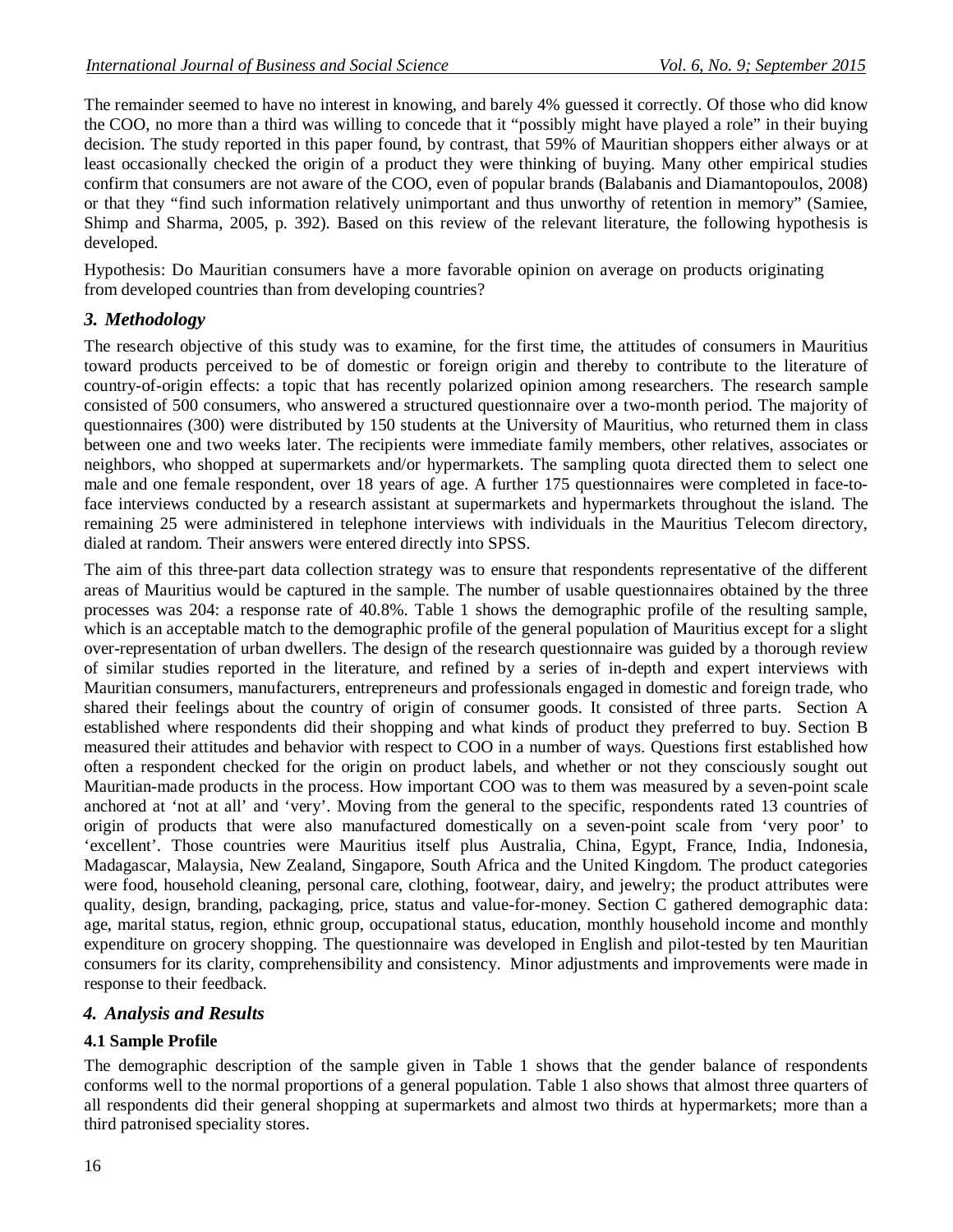The proliferation of supermarkets and hypermarkets offering a wider range of facilities and acting as a one-stop shop may explain the high preference of respondents for these shopping locations. Not included in Table 1 is the percentage of respondents who answered that they did at least some of their shopping 'abroad' (41%) or "on the internet" (31%). Likewise, the questionnaire found that 55% preferred to buy local manufacturers' products, if the option was available. Reliability tests were performed on relevant variables using Cronbach's coefficient alpha. All the items exhibited well over the 0.70 reliability level suggested by Nunally (1977) as a minimum score for acceptable reliability and this indicated high internal reliability of the scales of these factors.

#### **4.2 The Importance of COO**

Table 2shows that well over half of all respondents deliberately consulted product labeling in order to establish the country of origin, either 'always' (27%) or 'often' (32%); only 8% 'never' did. These findings suggest that COO is an important factor in consumers' choices among brands in the Mauritian marketplace, a conclusion supported by the respondents' answers to a question asking how important it was to them. The average of their responses on a seven-point scale from  $1 =$  not at all important to  $7 =$  very important was 5.1, indicating that they thought it to be fairly important. However, as many as 91% of respondents claimed not to attach any special significance to a made-in-Mauritius label when buying consumer goods. Barely 10% 'always' or 'often' sought out the locally made option. It can be inferred that, though COO definitely matters, home-country origin is not a priority in the purchasing behavior of these consumers.

#### **4.3 Rating and Ranking the Countries of Origin**

Table 3 presents the mean evaluations of products originating from twelve foreign countries, and from Mauritius itself, on a seven-point scale between  $1 = \text{very poor and } 7 = \text{excellent}$ . Those exporting countries are divided into developed and developing, and arranged in rank order within each sub-group. The table further compares those scores with the percentage of respondents who identified a given country as having 'the best image', in overall terms. The rank order of those results is broadly but not exactly consistent with that of the ratings for the perceptions of the quality of their products. It can be seen that products originating from developed countries were generally more highly rated than those from developing countries: the mean average scores are respectively 5.76 and 4.17 highest rated as countries of origin were the UK and France, the only two to achieve mean scores between six and seven. They were rated as having the best overall product-image by roughly 40% and 20% of respondents respectively, a very considerable distance ahead of the third-ranked country, Australia. Malaysia led the developing countries, achieving a mean rating of 4.39 for the perceived quality of its products. It was nominated as 'best' by more respondents than any other and was ahead of the least highly-rated developed country, New Zealand.

#### **4.4 COO Effect by Product Attributes**

Table 4 displays the results of inviting respondents to score the thirteen countries, including Mauritius, in terms of seven separate product attributes: quality, design, branding, packaging, price, status, and value for money. The seven-point response scale was anchored at  $1 = \text{very poor}$  and  $7 = \text{excellent}$ . With respect to one attribute, price, it is immediately noticeable that these Mauritian consumers perceived products imported from the other developing counties, numbered 2 to 7 in the Table, to be more affordable than imports from developed countries. Indian and Chinese imports were rated the lowest-priced; those from Indonesia, Egypt and Madagascar were seen to be comparatively higher-priced. It is equally evident that the developed countries, numbered from 8 to 13 are generally believed to be superior as countries of origin in terms of all six of the remaining attributes of their products. Table 5 compares the mean ratings of products of domestic Mauritian origin with the average for all developing countries, in respect of the same seven product attributes using paired samples t-tests. The data show that the mean differences were not significant in the case of five of those seven. In short, products originating from other developing countries were neither any better nor any worse than those from Mauritius in delivering satisfaction through quality, design, branding, packaging and status. Price and value for money were the two attributes for which respondents felt that products imported from other developing countries had a significant competitive advantage. Products imported from developed countries scored significantly higher on every product attribute except price, including value for money. This finding confirms an observable general trend, which can be attributed to the influence of the increase in advertising of foreign products in Mauritian media and the access of consumers to satellite television. In fact, the marked prevalence of foreign brands in the markets of all developing countries reflects advertising images, which play on the promise of social status and acceptability.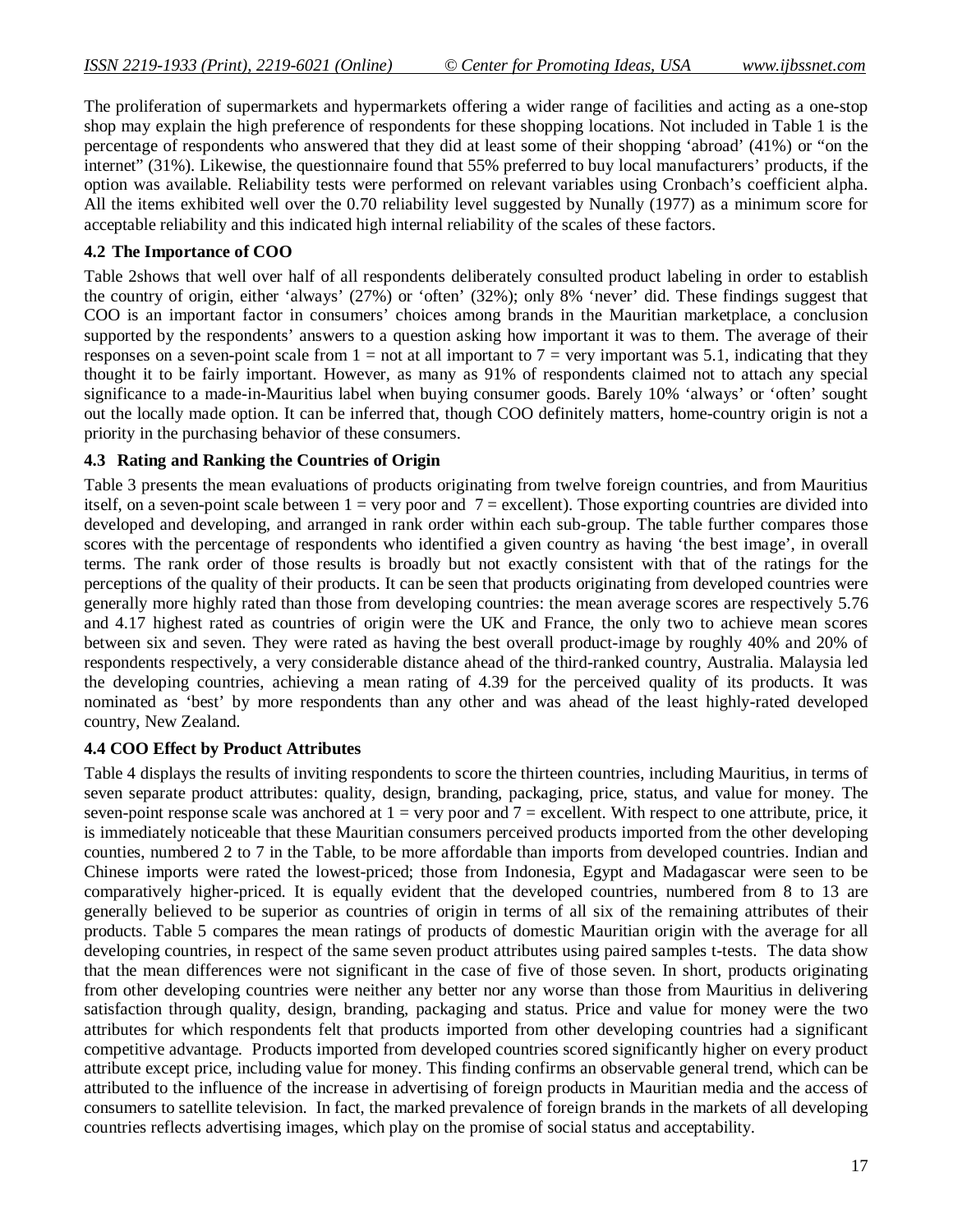It is an especially likely explanation in the context of Mauritius, where economic transition is rapid, income disparities are high and social mobility magnifies the tendency to claim differential status through conspicuous consumption. Thus, price was the only attribute to offer a competitive advantage to developing countries in general and Mauritius in particular, with the important proviso that it was offset by a perception of inferiority where the other six were concerned. The hypothesis of this study asks whether consumers in Mauritius have a more favourable opinion on products originating from developed countries than developing countries. To answer it, ANOVA was applied to the questionnaire responses of an acceptably representative sample of Mauritians. This method of analysis is generally accepted as appropriate when the behaviours or judgements of the same individuals over a variety of conditions are the subject of interest. The within-subjects factors were the thirteen countries of origin and one of the seven products attributes that the questionnaire had invited respondents to consider. Table 6 shows the outcome of comparing individuals' overall mean product ratings with their ratings for a particular country's product. On that basis, the answer to the hypothesis is that COO exercised a significant effect on perceptions of products originating in seven developing and six developed countries. The data also provide convincing evidence for significant differences among different product categories and from one country to another.

#### *5. Discussion*

The Mauritian respondents in this study perceived imported products and brands to be superior to domestic those originating in the home country. Eleven of the twelve counties-of-origin specified in the research questionnaire were universally rated above the mid-point of a seven-point scale from very poor to excellent with respect to seven separate brand attributes. The exception was Madagascar, which scored above 3.5 on two attributes only: price and value for money. Several past studies have shown that consumers in developing countries generally seek to emulate Western consumption practices and lifestyles and therefore prefer to purchase brands of foreign origin (Peterson and Jolibert, 1995; Supphellen, Magne and Rittenburg, 2001). The investigation reported here found that a great majority of Mauritian consumers attached no special significance to a made-in-Mauritius label when shopping for consumer products. On the contrary, these respondents perceived brands from developed countries to be superior in terms of six of the seven specified product attributes: quality, design, branding, packaging, status, value for money. Home-country brands competed in the respondents' minds only on price. Even so, the clear preference was to spend more in order to enjoy the quality and the prestige associated with a foreign COO. Within the range of above-average ratings given to the attributes of imported products, those originating in the six developed countries scored higher than the alternatives from the other six developed countries. Domestic Mauritian brands could match or better the latter with respect to every attribute, but lagged significantly behind the former. Respondents nevertheless preferred to buy the developing countries' products because they were normally less expensive and thereby offered value for money. The paradoxical finding of this study was thus that, when it came to foreign products from developed countries, local consumers were prepared to pay more for the quality and prestige they offered; yet when it came to foreign products from developing countries, they were more willing to pay the low prices on offer than to buy an available home-country alternative.

#### **6. Theoretical and Managerial Implications**

The previous section has shown that the inhabitants of one developing country rate brands from developed countries more highly than home-country equivalents in term of quality, design, branding, packaging, status, and value for money. They also rate products originating in other developed countries more favourably on the twin attributes of price and value for money. These findings support the considerable literature discussing the importance of the COO and its influence on consumer attitudes and behaviour (for example: Kabadayi and Lerman, 2011; Magnusson, Westjohn and Zdravković*,* 2011) and contradict the empirically-based assertions of Samiee, Shimp and Sharma(2005), Samiee (2010), Usunier (2006), and Usunier and Cestre (2007) that the COO is not in fact so important. The gap between the two schools of thought maybe attributable to some extent to the differences between consumers in developed and developing countries. Almost 60 % of the sample of Mauritian consumers in the current study, for example, either always or occasionally checked the COO of products they were considering buying. It is thus important that marketing strategists concerned with both importing and exporting take full account of the extent to which consumer attitudes towards a specific product or brand can be substantially changed, for better or for worse, by the COO image attached to it. Intelligent exploitation of that effect in international marketing can be an effective competitive tool for the differentiation of the brand (Khan and Bamber, 2007).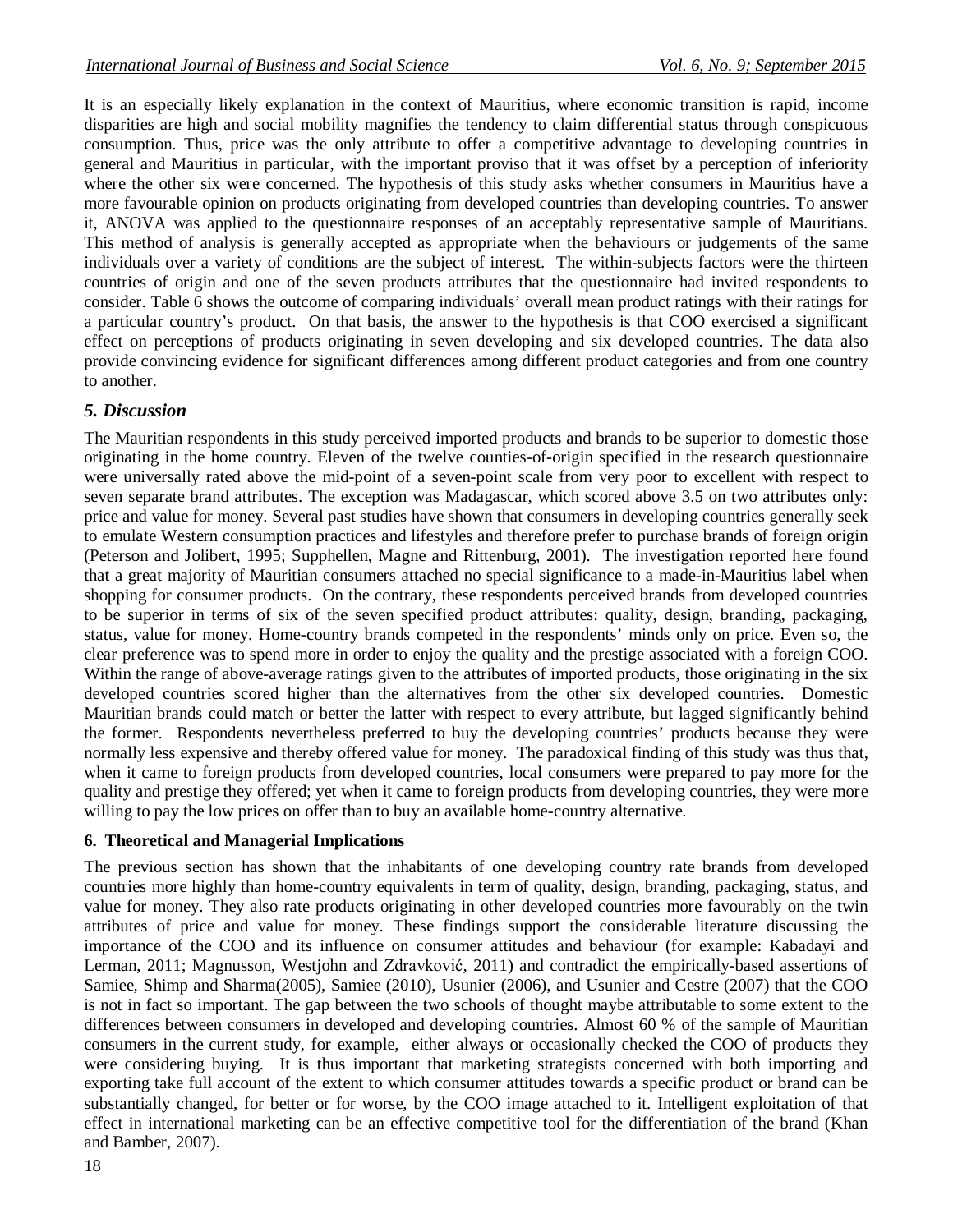It needs to be recognized, however, that the country of origin of a product may become an ambiguous and therefore less relevant attribute, in an operating environment characterized today by globalization, multinational production, export branding strategies, increasing regulation of international trade regulations, and the reduced role of COO labelling within the rules of the World Trade Organization (Lysonski and Durvasula, 2013; Samiee, 2010; Usunier, 2006). Nevertheless, the evidence of the research study reported here suggests the conclusion that the perceived COO, regardless of its accuracy, remains highly relevant to marketing practice. Consumers' reaction to a perceived country of origin can be managed to some extent by promotional strategies and campaigns. Exporters can use an acknowledged COO as a cue, providing explicit information on their product labels and packaging, presuming that it is possible to tell a positive story and that consumers will trust this signal of product quality (Lusk et al., 2006). Specifically, exporters whose home countries evoke generally favourable associations can communicate those by use of its name, flag, coat of arms, emblems, and official or unofficial icons and symbols in labelling, packaging and promotion (Niss, 1996). Exporters based in countries with less favourable images, rather than simply avoiding the issue of their COO, could form strategic alliances with partners in more favourably endowed countries. Adopting their partner's technology, operations and production processes, they could promote the fact as reassurance to customers of the quality of the product (Ahmed et al*.*, 2004). It is a theoretical limitation of this study that the findings can be generalized only to the product categories assessed and, to a lesser extent, are limited to one case-in-point of a developing country. Replication in other countries and other multinational environments is therefore recommended. The managerial implications will probably be of relevance to all domestic manufacturers and exporters-importers, but may not be applicable across all industries. At the level of methodological detail, an even more representative sample of Mauritian consumers would have permitted greater confidence in the external validity of the results.

#### *7. References*

- Ahmed, Z. U., Johnson, J. P., Yang, X., Fatt, C. K., Teng, H. S. &Boon, L. C. (2004). Does country of origin matter for low-involvement products? International Marketing Review, 21 (1), 102-120.
- Al-Sulaiti, K I. & Baker, M. J. (1998). Country of origin effects: a literature review. Marketing Intelligence and Planning, 16 (3), 150-199.
- Balabanis, G. & Diamantopoulos, A. (2008). Brand origin identification by consumers: a classification perspective. Journal of International Marketing, 16 (1), 39-71.
- Bearden, W O. & Etzel, M. J. (1982). Reference group influence on product and brand purchase decisions. Journal of Consumer Research, 9 (2), 183-194.
- Belk, R. W. (1988). Third world consumer culture. In Marketing and Development: Toward Broader Dimensions. Erdoğan Kumcu, and A. FuatFirat, eds. Greenwich, CT: JAI Press, 103-127.
- Bilkey, W. J. & Nes, E. (1982). Country of origin effects on product evaluations. Journal of International Business Studies, 8 (1), 251-70.
- Cattin, P. , Jolibert, A. & Lohnes, C. (1982). A cross-cultural study of 'made in' concepts. Journal of International Business Studies, 13 (3), 131-41.
- Center for International Development (2015). Mauritius summary (accessed September 11, 2015), available at http://www.cid.harvard.edu/cidtrade/gov/mauritiusgov.html.
- Chao, P. (1998). Impact of COO dimensions on product quality and design quality perceptions. Journal of Business Research, 42 (1), 1-6.
- Chao, P. (1993). Partitioning COO effects: consumer evaluations of a hybrid product. Journal of International Business Studies, 24 (2), 291-306.
- Cordell, V. V. (1992). Effects of consumer preferences for foreign sourced products. Journal of International Business Studies, 23 (2), 251-270.
- Crawford, J. C. & Lamb, C.W. (1981).. Source preferences for imported products. Journal of Purchasing and Materials Management, Vol. 17 (4), 28-33.
- Cui, G.& Liu, Q. (2001). Executive insights: emerging market segments in a transactional economy: a study of urban consumers in China. Journal of International Marketing, 9 (1), 84-106.
- Douglas, M. & Isherwood, B. C. (1979).The world of goods: towards an anthropology of consumption, New York, NY: Basic Books.
- Ger, G.& Belk, R. W. (1996). I'd like to buy the world a coke: consumptions capes of the 'less affluent' world. Journal of Consumer Policy, 19 (3), 271-304.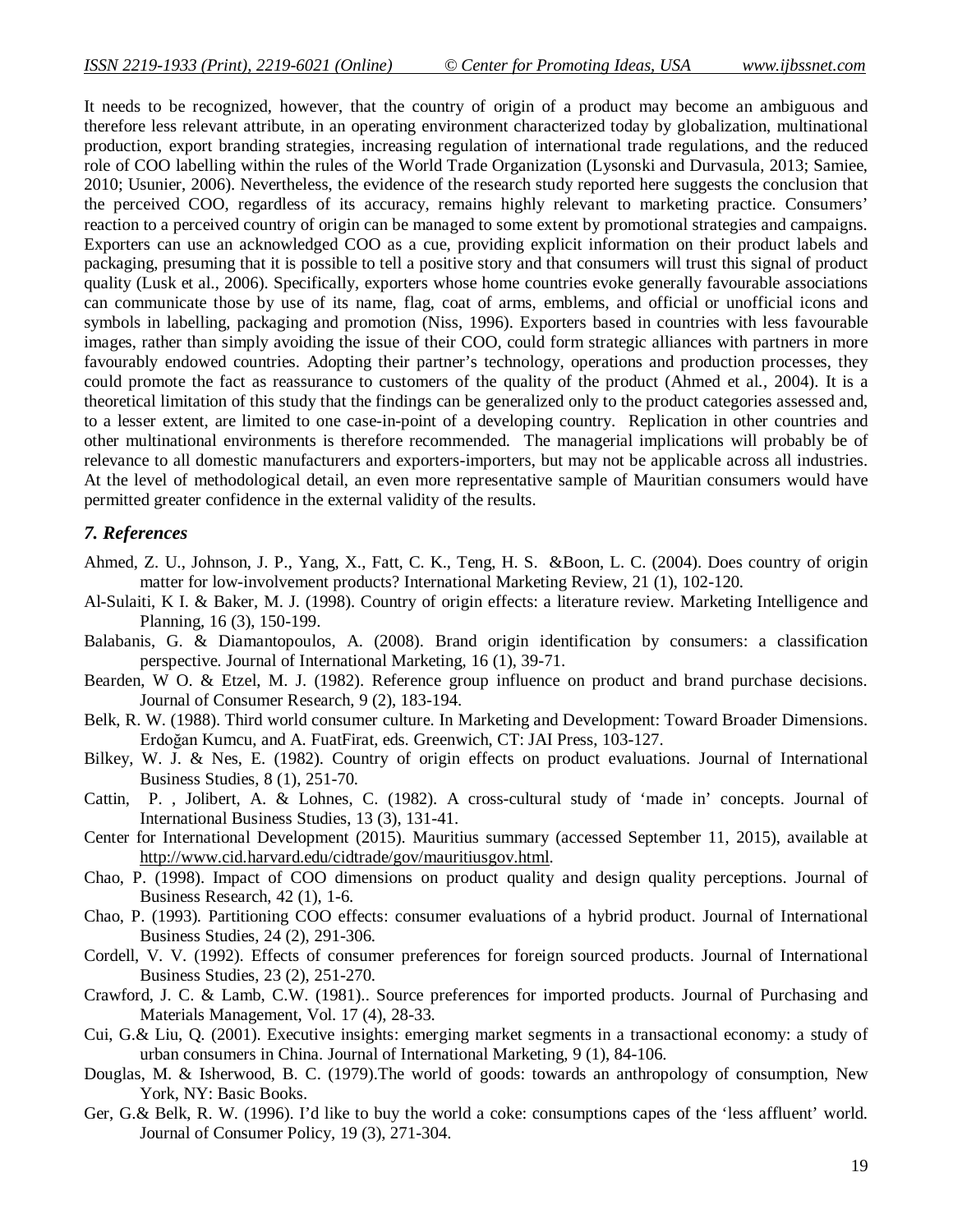- Ger G., Belk, R. W.& Lascu, D. (1993)."But who knows where or when: reflections on the images of countries and their products", in Product and Country Images: Research and Strategy, Nicolas Papadopoulos and Louise A. Heslop, eds. New York, NY: Hawthorn Press, 39-75.
- Han, C. M.&Terpstra, V. (1988). "Country of origin effects for uninational and bi-national products", Journal of International Business Studies, 19 (2), 235-255.
- Hannerz, U. (1990). "Cosmopolitans and locals in world culture", Theory, Culture and Society, 7 (2), 295-310.
- Heslop, L. A., Papadopoulos, N.& Bourk, M, (1998).An interregional and intercultural perspective on subcultural differences in product evaluations. Canadian Journal of Administrative Sciences, 15 (2), 113-127.
- Insch, G. S. & McBride, J. B. (2004). The impact of country-of-origin cues on consumer perceptions of product quality: a binational test of the decomposed country-of-origin construct., Journal of Business Research, 57 (3), 256-265.
- Johansson, J. K. & Nebenzahl, I.D. (1986).Multinational production: effect on brand value. Journal of International Business Studies, 17 (3), 101-26.
- Johansson, J. K., Douglas, S. P.& Nonaka, I. (1985). Assessing the impact of country of origin on product evaluations: a new methodological perspective. Journal of Marketing Research, 22 (4), 388-96.
- Kabadayi, S. & Lerman, D. (2011).Made in China but sold at FAO Schwarz: country of origin effect and trusting beliefs. International Marketing Review, 28(1), 102-126.
- Kaynak, E., Kucukemiroglu, O. & Hyder, A. S. (2000). Consumers' Country-of-origin (COO) Perceptions of imported products in a homogenous less-developed country. European Journal of Marketing, 34 (9/10), 1221-1241.
- Kaynak, E & Kara, A. (2002). Consumer perceptions of foreign products: an analysis of product-country images and ethnocentrism. European Journal of Marketing, 36 (7/8), 928-949.
- Kinra, N. (2006). The effect of country of origin on foreign brand names in the Indian market, Marketing Intelligence and Planning, 24 (1), 15-30.
- Khan, H. & Bamber, D. (2007). Market entry using country of origin intelligence in an emerging market. Journal of Small Business and Enterprise Development, 14 (1), 22-35.
- Knight, G. A. & Calantone, R. J. (2000).A flexible model of consumer country-of-origin perceptions: a crosscultural investigation. International Marketing Review, 17 (2), 127-145.
- Kottak, Co. P. (1990).Prime-time society: An anthropological analysis of television and culture, Belmont, CA: Wadsworth Publishing.
- Laroche, M., Papadopoulos, N., Heslop, L. A. & Mourali, M. (2005). "The influence of country image structure on consumer evaluations of foreign products", International Marketing Review, 22 (1), 96-115
- Lee, D. H. &. Schaninger, C. M. (1996). Country of production/assembly as a new country image construct: a conceptual application to global transplant decision. Advances in International Marketing, 7, 233-254.
- Lee, C., Suh, Y. &Moon, B. (2001). Product country images: the roles of country of origin and country of target in consumers' prototype product evaluations. Journal of Consumer Marketing, 13 (3), 47-62.
- Liefeld, J. P. (2004). Consumer knowledge and use of country of origin information at the point of purchase. Journal of Consumer Behaviour, 4 (2), 85-96.
- Lusk, J. L., Brown, J., Mark, T., Proseku, I., Thompson, R.& Welsh, J. (2006). Consumer behavior, public policy and country of origin labeling. Review of Agricultural Economics, 18 (2), 284-92.
- Lysonski, S. (2014). Receptivity of young Chinese to American and global brands: psychological underpinnings. Journal of Consumer Marketing, 31(4), 1-38.
- Lysonski, S. & Durvasula, S. (2013). Nigeria in transition: acculturation to global onsumer culture. Journal of consumer marketing, 30(6), 493 – 508.
- Magnusson, P., Westjohn, S. A. & Zdravković, S. (2011). What? I thought Samsung was Japanese: accurate or not, perceived country of origin matters. International Marketing Review, 28 (5), 454-472.
- Miller, J. W. (2011). Country labeling sets of EU debate. The Wall Street Journal. Available at http://www.wsj.com/articles/SB10001424052748704062604576105691622922576. Accessed on September 9, 2015.
- Niss, H. (1996). COO marketing over the product life cycle: a Danish case study. European Journal of Marketing, 30 (3), 6-22.
- Nunally, J. C. (1978). Psychometric Theory  $(2^{nd}$  ed.). New York: McGraw-Hill.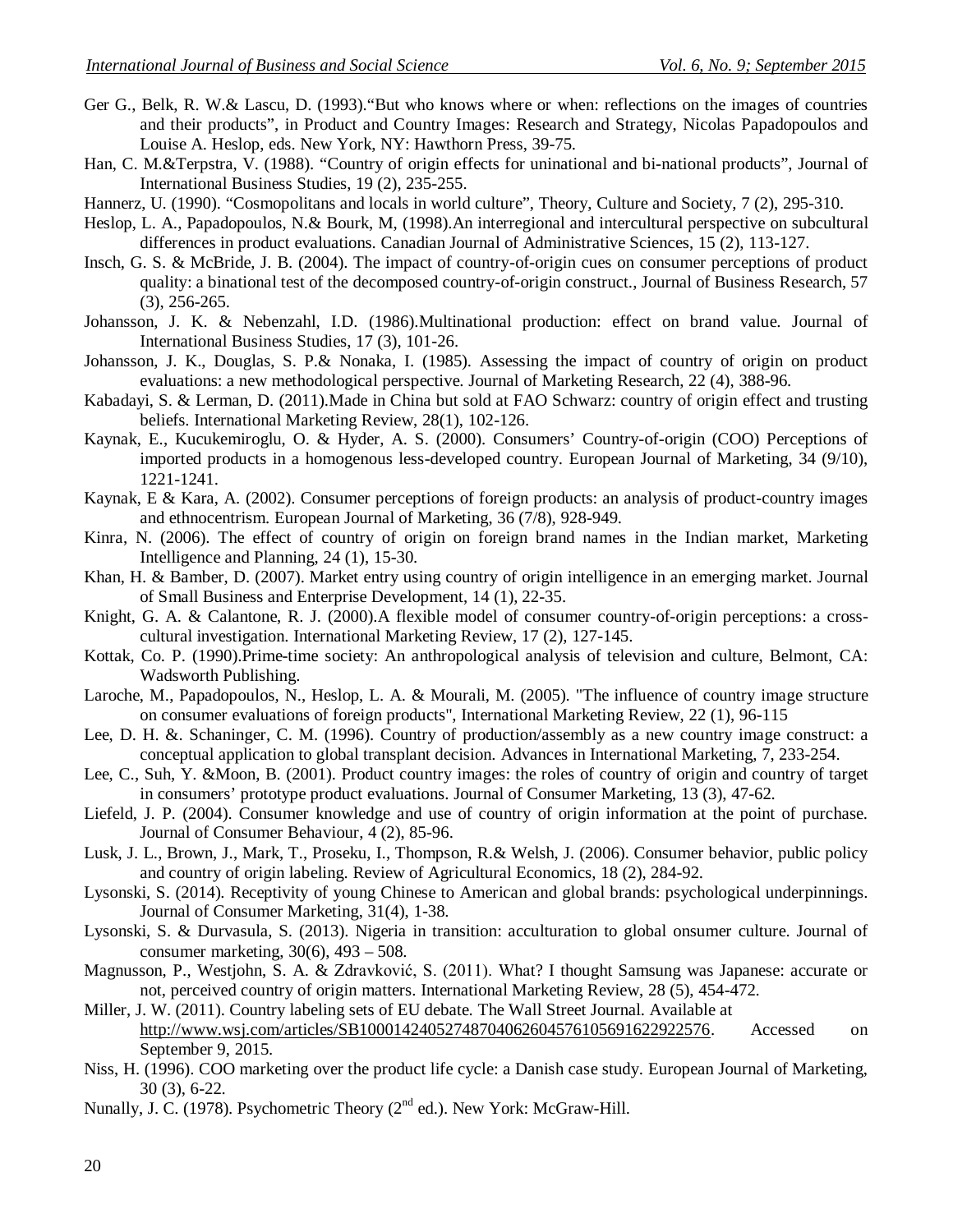- Özsomer, A. & Cavusgil, S. T. (1991). Country of origin effects on product evaluations: a sequel to Bilkey and Nesreview. Paper presented at the Annual Summer Meeting of the American Marketing Association.
- Patterson, P.& Tai, S. (1991). Consumer perceptions of country of origin in the australian apparel industry. Marketing Bulletin, 2, 31-40.
- Peterson, R. A. & Jolibert, A. J. P. (1995). A meta-analysis of country of origin effects. Journal of International Business Studies, 26 (4), 883-900.
- Piron, F (2000).Consumers' perceptions of the country-of-origin effect on purchasing intentions of (in)conspicuous products. Journal of Consumer Marketing, 17 (4), 308-321.
- Reierson, C. C. (1967). Attitude changes toward foreign products. Journal of Marketing Research, 4 (4), 385-7.
- Saffu, K. & Scott, D. (2009). Developing country perception of high involvement and low involvement products manufactured in other countries. International Journal of Emerging Markets, 4(2), pp. 185-199.
- Samiee, S. (2010). Advancing the country image construct- a commentary essay. Journal of Business Research, 63 (4), 442-5.
- Samiee, S. (1994). Consumer evaluation of products in global markets. Journal of International Business Studies, 25 (3), 579-604.
- Samiee, S., Shimp, T. A. & Sharma, S. (2005). Brand origin recognition accuracy: its antecedents and consumers' cognitive limitations. Journal of International Business Studies, 36 (4), 379-97.
- Supphellen, M., Magne S. &. Rittenburg, T. L. (2001). Consumer ethnocentrism: when foreign products are better. Psychology and Marketing, 18 (9), 907-927.
- UsunierJ. (2006). Relevance in business research: the case of country-of- origin research in marketing. European Management Review, 3(1), 60-73.
- Usunier, J. & Cestre, G. (2008). Further considerations on the relevance of country of origin research. European Management Review, 5 (4), 271-4.
- Usunier, J. & Cestre, G. (2007). Product ethnicity: revisiting the match between products and countries, Journal of International Marketing, 15(3), 32–72.
- Vandemoortele, M & Bird, K. (2010).Progress in economic conditions in Mauritius: success against the odds. London: Overseas Development Institute.
- Venkatesh, A. & Swamy, S. (1994). India as an emerging consumer society a cultural analysis. In C. J. Schultz II, Russell W. Belk and Giiliz Ger., eds. Research in Consumer Behaviour, Vol. 7, Greenwich, CT: JAI, 193-223.
- Verlegh, P. W. J., Jan-Benedict, E. & Steenkamp, M. (1999). A review and meta-analysis of country-of-origin research. Journal of Economic Psychology, 20 (5), 521-546.
- Verlegh, P. W. J., Jan-Benedict E. & M. Steenkamp (1997). Country-of-origin effects a meta-analytic review. Paper presented at Marketing: Progress, Prospects and Perspectives, Warwick Business School, UK, 2136-40.
- Wang, C.& Lamb, C. W. (1983). The impact of selected environmental forces on consumers' willingness to buy foreign products, Journal of the Academy of Marketing Science, 11 (2), 71-84.
- Yong, Z. (1996). Chinese consumers' evaluation of foreign products: the influence of culture, product type and product presentation format, European Journal of Marketing, 30 (12), 50-68.
- Zafar, U. A., Zbib, I. J., Sikander, A. & Noujaim, R. G (2012) Does country of brand origin (COBO) matter for the Lebanese consumers? EuroMed Journal of Business, 7 (2), 108-128.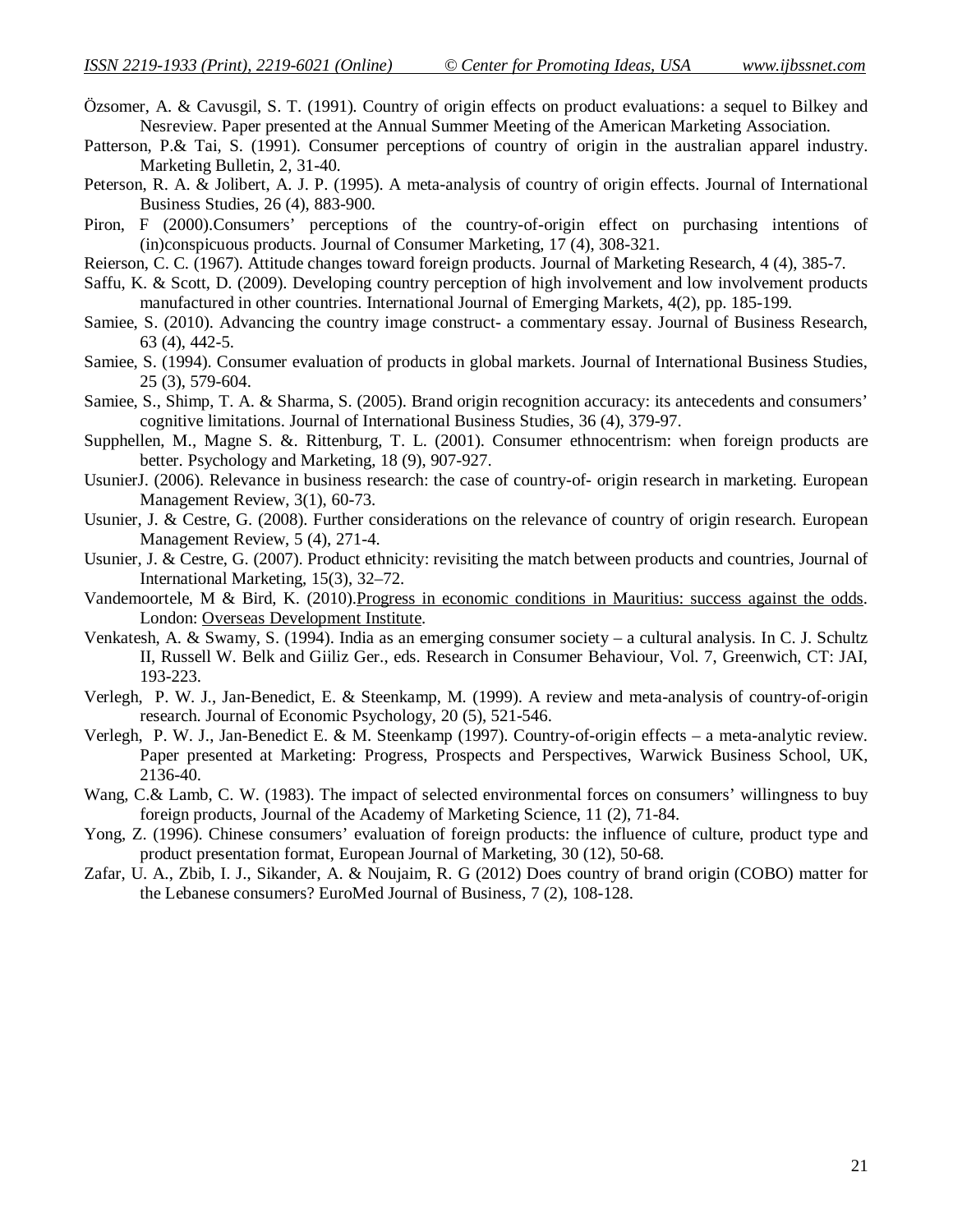| <b>Attribute</b>                                 | $\frac{0}{0}$ |
|--------------------------------------------------|---------------|
| <b>Gender</b>                                    |               |
| Male                                             | 49            |
| Female                                           | 51            |
| Age                                              |               |
| 18-29                                            | 28            |
| 30-39                                            | 24            |
| 40-49                                            | 21            |
| 50-59                                            | 23.5          |
| 60 and over                                      | 3.5           |
| <b>Marital status</b>                            |               |
| Single                                           | 23            |
| Married without children                         | 8             |
| Married with children                            | 62.5          |
| Widowed/divorced/separated                       | 6.5           |
| <b>Region</b>                                    |               |
| Urban                                            | 62            |
| Rural                                            | 38            |
| <b>Ethnic group</b>                              |               |
| Hindu                                            | 50            |
| Muslim                                           | 25            |
| Chinese                                          | 15            |
| Other                                            | 10            |
| <b>Occupational status</b>                       |               |
| Clerical/factory worker/other blue collar        | 17.5          |
| Administrative/managerial/professional/executive | 45.5          |
| Retired/Student/Housewife                        | 18.5          |
| Self-Employed                                    | 11            |
| Others                                           | 7.5           |
| <b>Education</b>                                 |               |
| Primary                                          | 8.5           |
| Secondary                                        | 30.5          |
| Diploma                                          | 17            |
| Undergraduate degree                             | 27            |
| Postgraduate degree                              | 17            |
| Monthly household income before taxes            |               |
| Below 10,000 Mauritius rupees                    | 11.5          |
| 10,001 to 20,000                                 | 35            |
| 20,001 to 30,000                                 | 27            |
| 30,001 to 40,000                                 | 16.5          |
| Above 40,000                                     | 10            |
|                                                  |               |
| Monthly expenditure on grocery shopping          | 23            |
| Below 5,000 Mauritius rupees<br>5,001 to 10,000  | 28.5          |
| 10,001 to 15,000                                 |               |
|                                                  | 25<br>13      |
| 15,001 to 20,000<br>Above 20,000                 | 10.5          |
|                                                  |               |

## **Table 1: Demographic Profile of the Sample (n = 204)**

Note: The Mauritius rupee was equivalent to US\$ 0.33 or €0.025 at the time of writing.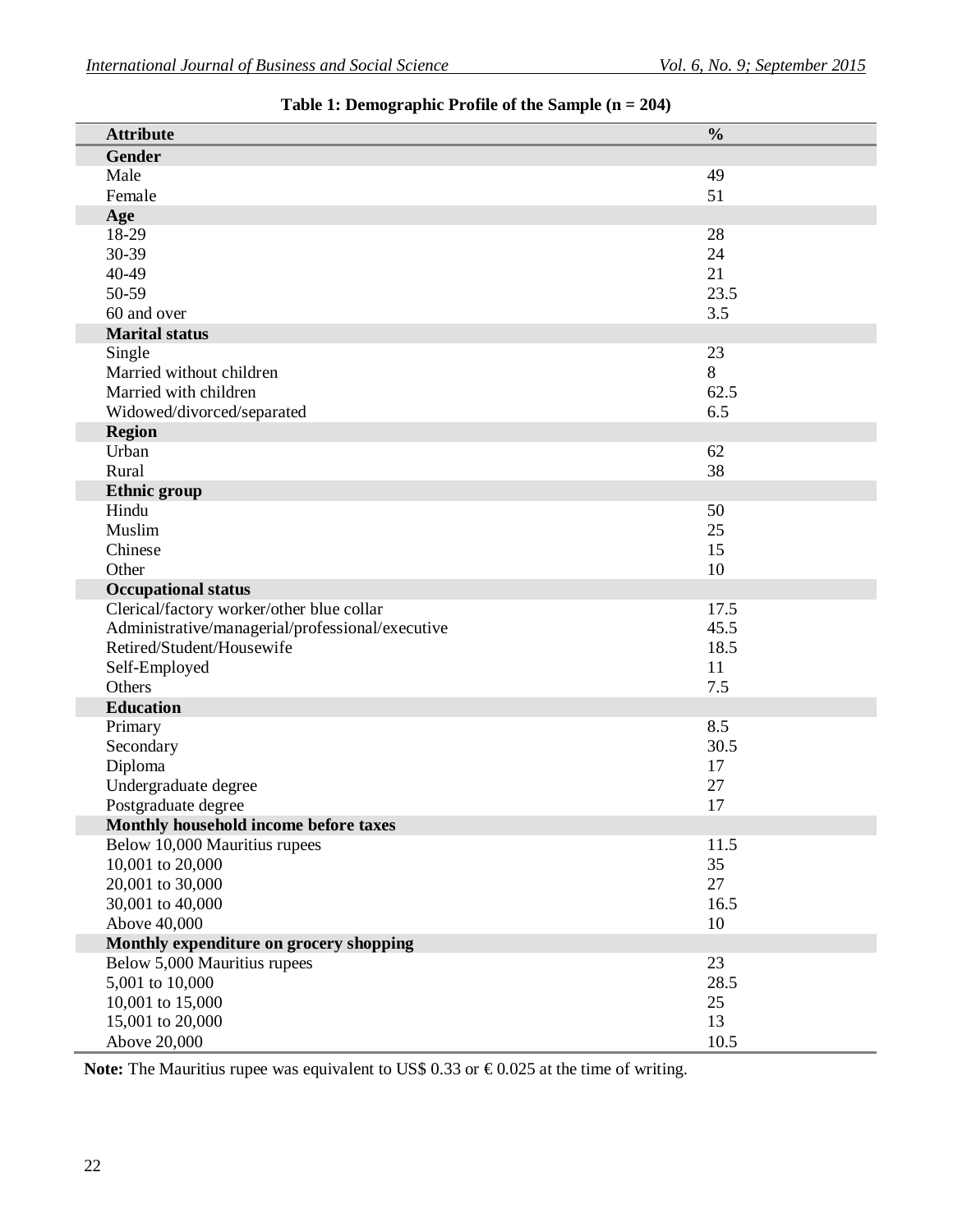|              | <b>Look for COO</b><br>on product label | Look for 'Made in Mauritius' label<br>(%) |  |  |  |
|--------------|-----------------------------------------|-------------------------------------------|--|--|--|
|              | $($ %)                                  |                                           |  |  |  |
| Never        | 7.8                                     | 33.8                                      |  |  |  |
| Occasionally | 33.3                                    | 56.9                                      |  |  |  |
| Often        | 31.9                                    | 7.4                                       |  |  |  |
| Always       | 27.0                                    | 2.0                                       |  |  |  |
| Total        | 100                                     | 100                                       |  |  |  |

## **Table 2: Importance of Country-of-Origin**

## **Table 3: Perceptions of COO and Country Image**

| Developing countries      | Perception of COO        | <b>Best image?</b> |                |                |
|---------------------------|--------------------------|--------------------|----------------|----------------|
|                           | <b>Mean</b>              | <b>SD</b>          | Rank           | (%)            |
| Malaysia                  | 4.39                     | 1.332              |                | 3.4            |
| Indonesia                 | 4.37                     | 1.304              | $\overline{2}$ | 1.5            |
| Egypt                     | 4.33                     | 1.199              | 3              | 2.5            |
| Mauritius                 | 4.25                     | 1.396              | 4              | 1.5            |
| China                     | 4.25                     | 1.455              | 5              | 2.9            |
| India                     | 4.20                     | 1.276              | 6              | 1.5            |
| Madagascar                | 3.44                     | 1.298              | 7              | $\overline{0}$ |
| Average mean score        | 4.17                     |                    |                |                |
| Developed countries       | <b>Perception of COO</b> | <b>Best image?</b> |                |                |
|                           | <b>Mean</b>              | <b>SD</b>          | <b>Rank</b>    | (%)            |
| United Kingdom            | 6.12                     | 1.205              |                | 39.7           |
| France                    | 6.09                     | 1.068              | $\overline{2}$ | 21.6           |
| Australia                 | 5.75                     | 1.125              | 3              | 9.3            |
| New Zealand               | 5.74                     | 1.055              | 4              | 2.0            |
| Singapore                 | 5.43                     | 1.173              | 5              | 7.0            |
| South Africa              | 5.42                     | 1.129              | 6              | 7.4            |
| <b>Average mean score</b> | 5.76                     |                    |                |                |

## **Table 4: Mean Ratings of Countries by Product Attributes**

|             |              | Quality | <b>Design</b> | <b>Branding</b> | Packaging | Price | <b>Status</b> | <b>Value for</b> |
|-------------|--------------|---------|---------------|-----------------|-----------|-------|---------------|------------------|
|             |              |         |               |                 |           |       |               | money            |
|             | Mauritius    | 4.16    | 4.33          | 4.18            | 4.22      | 4.36  | 3.93          | 4.04             |
| 2           | India        | 4.19    | 4.48          | 4.09            | 3.86      | 5.37  | 3.77          | 4.73             |
| 3           | China        | 4.41    | 4.52          | 4.32            | 4.17      | 5.32  | 4.04          | 4.81             |
| 4           | Malaysia     | 4.43    | 4.26          | 4.20            | 4.47      | 5.05  | 4.09          | 4.74             |
| 5           | Madagascar   | 3.27    | 3.25          | 3.17            | 3.52      | 4.27  | 3.16          | 3.94             |
| 6           | Egypt        | 4.60    | 4.40          | 4.18            | 4.49      | 4.54  | 4.34          | 4.53             |
| 7           | Indonesia    | 4.55    | 4.48          | 4.32            | 4.35      | 4.77  | 4.23          | 4.45             |
| 8           | Singapore    | 5.44    | 5.46          | 5.21            | 5.25      | 4.45  | 5.20          | 5.06             |
| $\mathbf Q$ | France       | 6.11    | 5.95          | 5.99            | 5.85      | 4.15  | 6.13          | 5.44             |
| 10          | UK.          | 6.23    | 6.05          | 6.05            | 6.02      | 4.09  | 6.07          | 5.45             |
| 11          | South Africa | 5.59    | 5.37          | 5.38            | 5.23      | 4.62  | 5.33          | 5.25             |
| 12          | Australia    | 6.02    | 5.57          | 5.53            | 5.63      | 4.79  | 5.67          | 5.33             |
| 13          | <b>New</b>   | 5.62    | 5.46          | 5.23            | 5.30      | 4.64  | 5.24          | 5.20             |
|             | Zealand      |         |               |                 |           |       |               |                  |